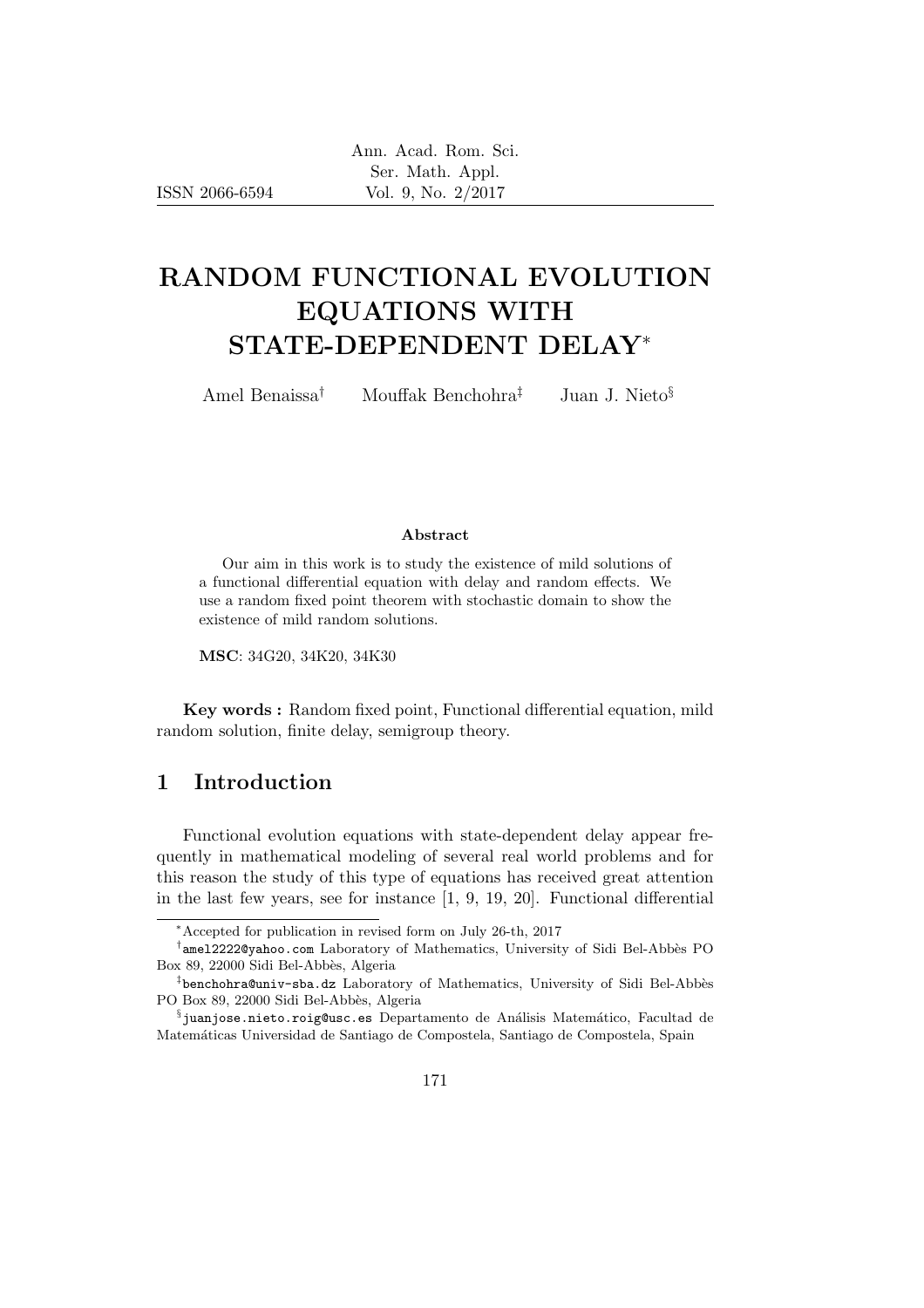equations and inclusions involving state-dependent delay are considered in [8, 15, 23, 31, 34, 35, 36]. Some models are studied in [24, 25].

Probabilistic functional analysis is an important mathematical discipline because of its applications to probabilistic models in applied problems. On the other hand, the nature of a dynamic system in engineering or natural sciences depends on the accuracy of the information we have concerning the parameters that describe that system. If the knowledge about a dynamic system is precise then a deterministic dynamical system arises. Unfortunately in most cases the available data for the description and evaluation of parameters of a dynamic system are inaccurate, imprecise or confusing. In other words, evaluation of parameters of a dynamical system is not without uncertainties. When our knowledge about the parameters of a dynamic system are of statistical nature, that is, the information is probabilistic, the common approach in mathematical modeling of such systems is the use of random differential equations or stochastic differential equations. Random differential equations, as natural extensions of deterministic ones, arise in many applications Random operator theory is needed for the study of various classes of random equations [30]. The theory of random fixed point theorems was initiated by the Prague school of probabilistic in the 1950s. The interest in this subject enhanced after publication of the survey paper by Bharucha Reid [6]. Random fixed point theory has received much attention in recent years (see [5, 26, 27, 32]).

On the other hand, the stochastic differential equation with delay is a special type of stochastic functional differential equations. Delay differential equations arise in many biological and physical applications, and it often forces us to consider variable or state-dependent delays. The stochastic functional differential equations with state-dependent delay have many important applications in mathematical models of real phenomena, and the study of this type of equations has received much attention in recent years. Guendouzi and Benzatout [14] studied the existence of mild solutions for a class of impulsive stochastic differential inclusions with state-dependent delay. Sakthivel and Ren [29] studied the approximate controllability of fractional differential equations with state-dependent delay. Benaissa et al. [3, 4] obtained local existence results of mild solutions for two classes of functional random evolution equations with delay.

In this work we prove the existence of mild solutions of the following functional evolution differential equation with delay and random effects (random parameters) of the form: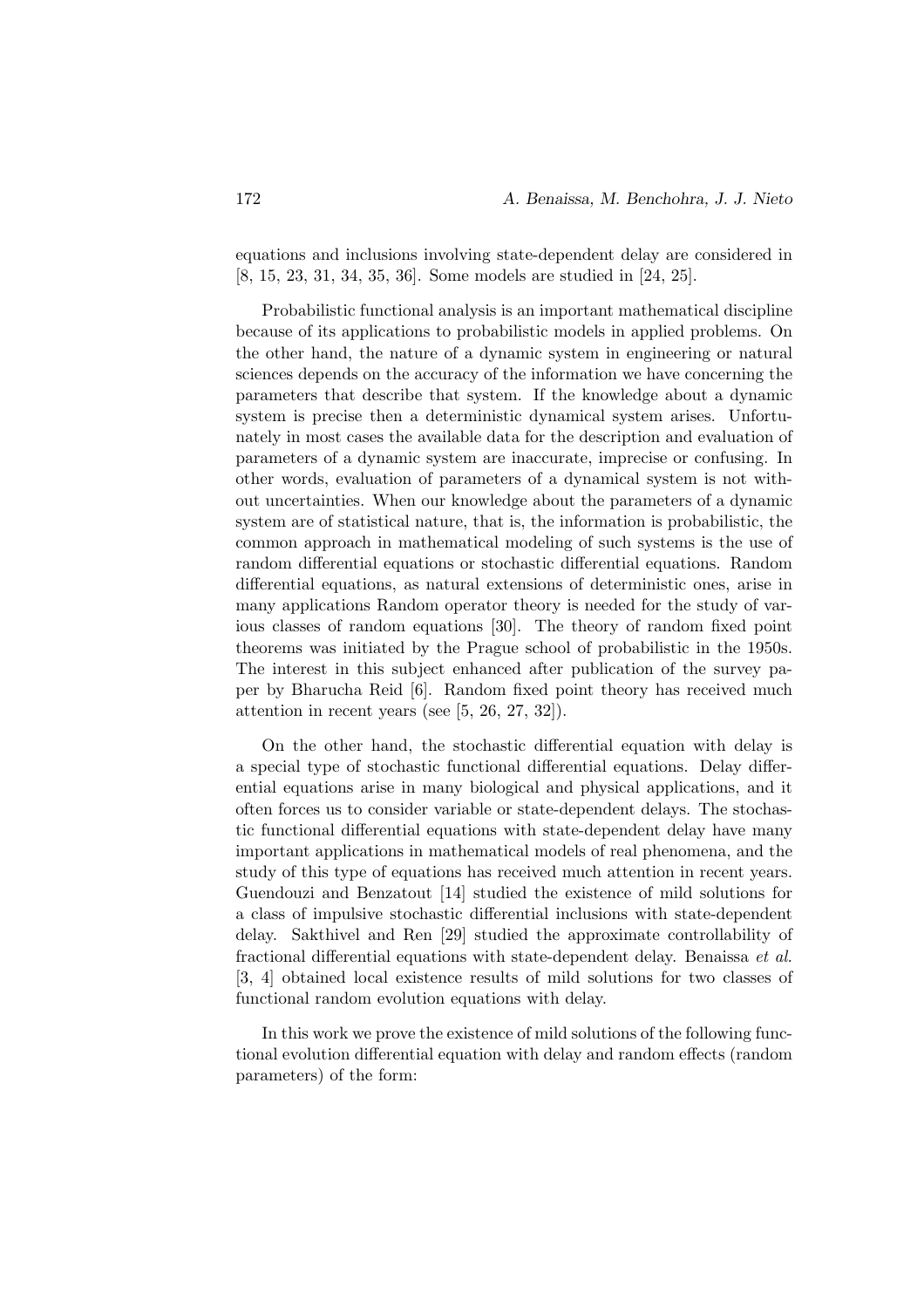$$
y'(t, w) = A(t)y(t, w) + f(t, y_{\rho(t, y_t)}(\cdot, w), w), \quad \text{a.e. } t \in J := [0, \infty)
$$
 (1)

$$
y(t, w) = \phi(t, w), \quad t \in (-\infty, 0], \tag{2}
$$

where  $(\Omega, F, P)$  is a complete probability space,  $w \in \Omega$  where  $f : J \times \mathcal{B} \times \Omega \rightarrow$ E,  $\phi: (-\infty, 0] \times \Omega \to E$  are given random functions,  $\{A(t)\}_{0 \leq t \leq +\infty}$  is a family of linear closed (not necessarily bounded) operators from  $E$  into  $E$ that generate an evolution system of operators  $\{U(t, s)\}_{(t, s) \in J \times J}$  for  $0 \leq$  $s \leq t < +\infty$ , B is the phase space to be specified later,  $\rho : J \times B \rightarrow$  $(-\infty, +\infty)$ , and  $(E, |\cdot|)$  is a real Banach space. For any function y defined on  $(-\infty, +\infty) \times \Omega$  and any  $t \in J$  we denote by  $y_t(\cdot, w)$  the element of  $\beta$ defined by  $y_t(\theta, w) = y(t + \theta, w), \theta \in (-\infty, 0]$ . Here  $y_t(\cdot, w)$  represents the history of the state from time  $-\infty$ , up to the present time t. We assume that the histories  $y_t(\cdot, w)$  to some abstract phases  $\mathcal{B}$ , to be specified later. To our knowledge, the literature on the global existence of random evolution equations with delay is very limited, so the present paper can be considered as a contribution to this issue.

# 2 Preliminaries

Let E be a Banach space with the norm  $|\cdot|$  and  $BC(J, E)$  the Banach space of all bounded and continuous functions y mapping  $J$  into  $E$  with the usual supremum norm

$$
||y|| = \sup_{t \in J} |y(t)|.
$$

Let  $B(E)$  denote the Banach space of bounded linear operators from E into E. A measurable function  $y: J \to E$  is Bochner integrable if and only if  $|y|$  is Lebesgue integrable. (For the Bochner integral properties, see the classical monograph of Yosida [37]). Let  $L^1(J, E)$  denote the Banach space of measurable functions  $y: J \to E$  which are Bochner integrable normed by

$$
||y||_{L^1} = \int_0^\infty |y(t)| \, dt.
$$

By BUC we denote the space of bounded uniformly continuous functions defined from  $(-\infty, 0)$  to E.

In this paper, we will employ an axiomatic definition of the phase space  $\beta$  introduced by Hale and Kato in [17] and follow the terminology used in [21]. Thus,  $(\mathcal{B}, \|\cdot\|_{\mathcal{B}})$  will be a seminormed linear space of functions mapping  $(-\infty, 0]$  into E, and satisfying the following axioms :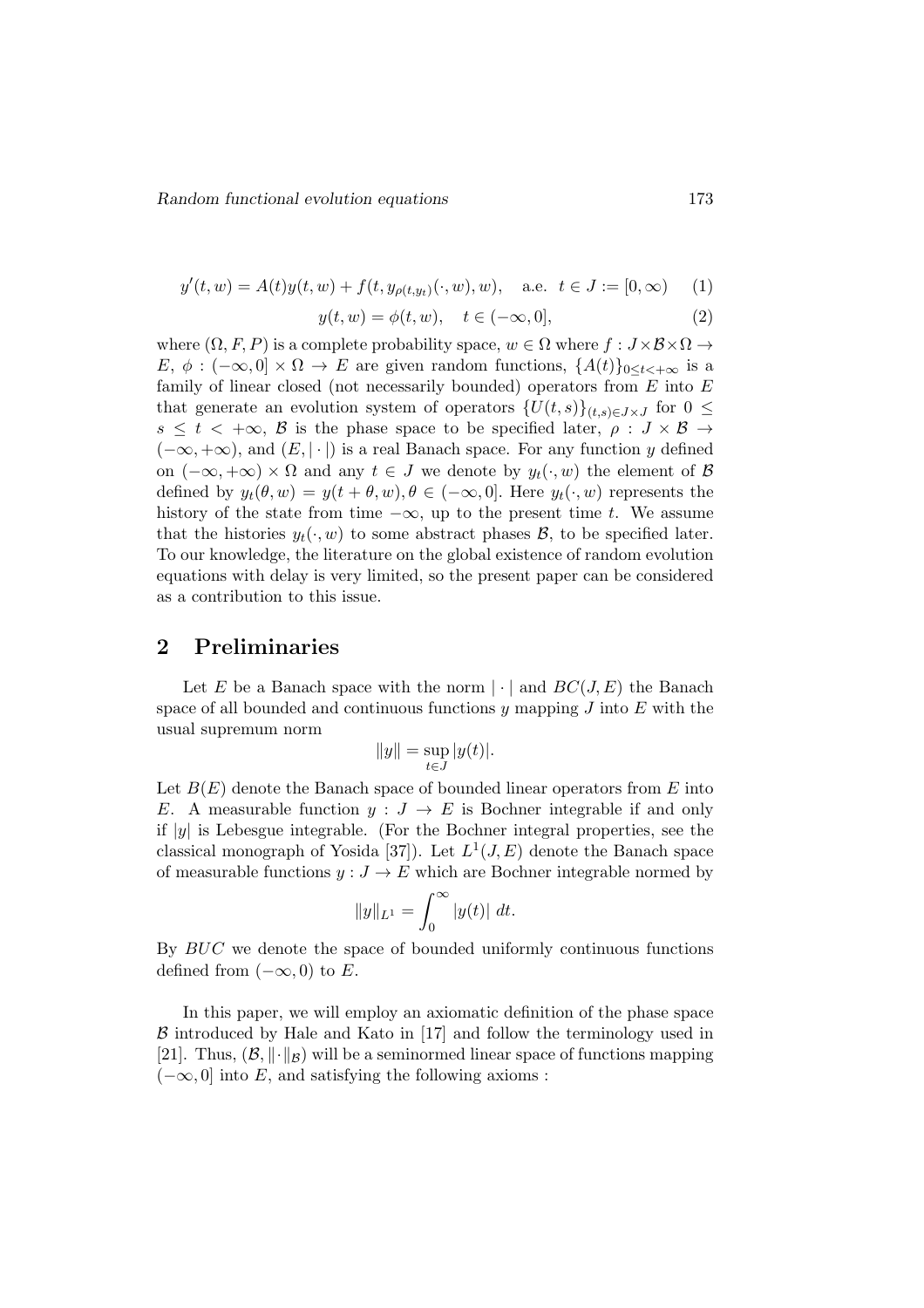$(A_1)$  If  $y: (-\infty, +\infty) \to E$ , is continuous on J and  $y_0 \in \mathcal{B}$ , then for every  $t \in J$  the following conditions hold : (i)  $y_t \in \mathcal{B}$ ; (ii) There exists a positive constant H such that  $|y(t)| \le H ||y_t||_B$ ; (iii) There exist two functions  $L(\cdot), M(\cdot) : [0, \infty) \to [0, \infty)$  independent of y with  $L$  continuous and bounded, and  $M$  bounded such that :

$$
||y_t||_{\mathcal{B}} \le L(t) \sup \{ |y(s)| : 0 \le s \le t \} + M(t) ||y_0||_{\mathcal{B}}.
$$

- $(A_2)$  For the function y in  $(A_1)$ ,  $y_t$  is a B-valued continuous function for each  $t \in J$ .
- $(A_3)$  The space  $\beta$  is complete.

Denote

$$
K_{\infty} = \sup \{ L(t) : t \in J \},\
$$

and

$$
M_{\infty} = \sup \{ M(t) : t \in J \}.
$$

**Definition 1.** A map  $f : J \times B \times \Omega \to E$  is said to be Carathéodory if

- (i)  $t \to f(t, y, w)$  is measurable for all  $y \in \mathcal{B}$  and for all  $w \in \Omega$ .
- (ii)  $y \to f(t, y, w)$  is continuous for almost each  $t \in J$  and for all  $w \in \Omega$ .
- (iii)  $w \to f(t, y, w)$  is measurable for all  $y \in \mathcal{B}$ , and almost each  $t \in J$ .

In what follows, we assume that  $\{A(t), t \geq 0\}$  is a family of closed densely defined linear unbounded operators on the Banach space E and with domain  $D(A(t))$  independent of t.

Definition 2. A family of bounded linear operators

$$
\{U(t,s)\}_{(t,s)\in\Delta}: U(t,s): E \to E(t,s) \in \Delta := \{(t,s) \in J \times J : 0 \le s \le t < +\infty\}
$$

is called en evolution system if the following properties are satisfied:

- 1.  $U(t,t) = I$  where I is the identity operator in E,
- 2.  $U(t, s) U(s, \tau) = U(t, \tau)$  for  $0 \leq \tau \leq s \leq t \leq +\infty$ ,
- 3.  $U(t, s) \in B(E)$  the space of bounded linear operators on E, where for every  $(s, t) \in \Delta$  and for each  $y \in E$ , the mapping  $(t, s) \to U(t, s)$  y is continuous.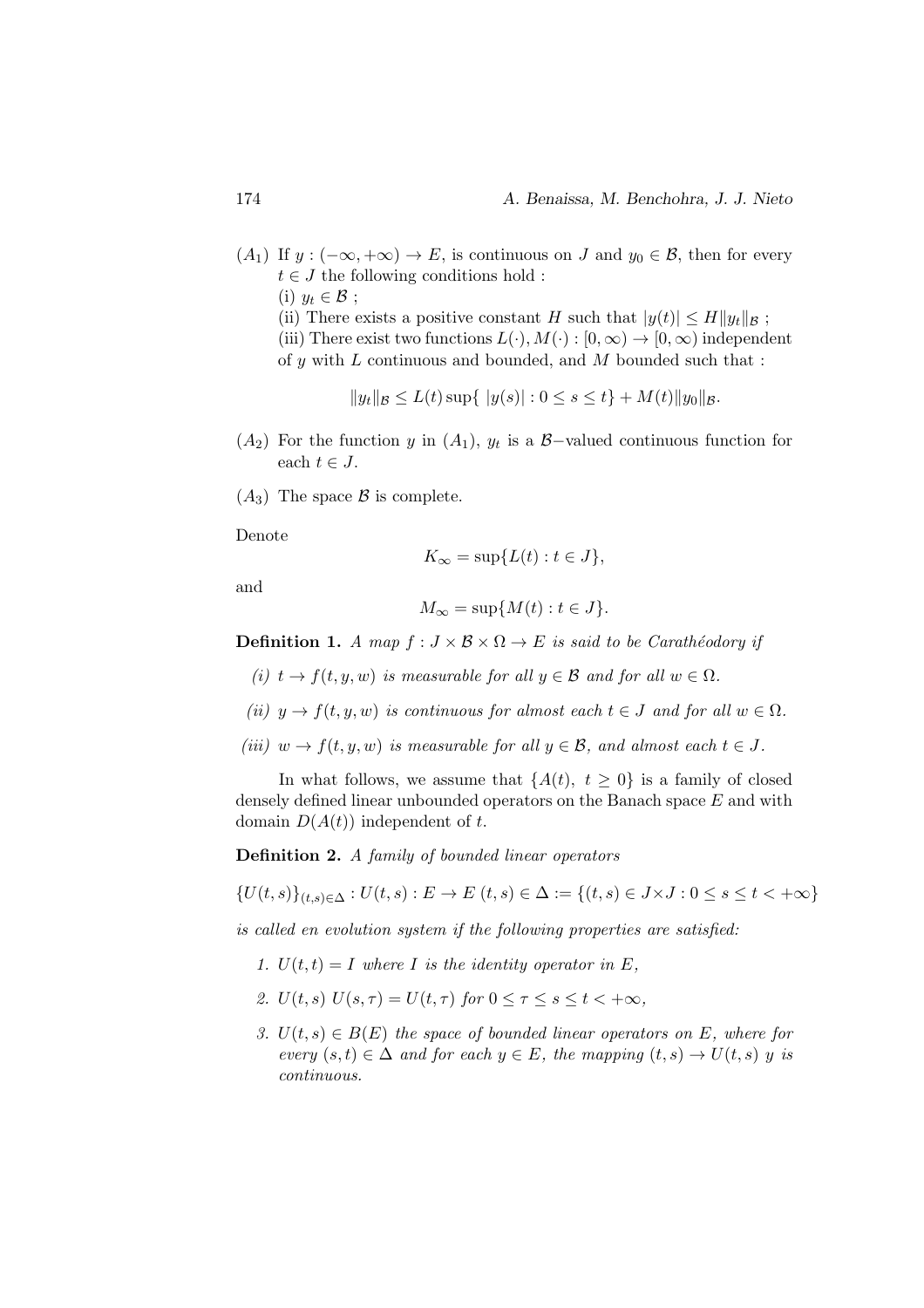More details on evolution systems and their properties are reported in the books by Ahmed [2], Engel and Nagel [11], Pazy [28] and Vrabie [33].

Lemma 1 (Corduneanu). [7] Let  $C \subset BC(J, E)$  be a set satisfying the following conditions:

- (i) C is bounded in  $BC(J, E)$ ;
- (ii) the functions belonging to  $C$  are equicontinuous on any compact interval  $of J;$
- (iii) for any compact subinterval  $\tilde{J}$  of J, and each  $t \in \tilde{J}$ , the set  $C(t) :=$  ${y(t): y \in C}$  is relatively compact;
- (iv) the functions from C are equiconvergent, i.e., given  $\varepsilon > 0$ , there corresponds  $T(\varepsilon) > 0$  such that  $|y(t) - y(+\infty)| < \varepsilon$  for any  $t \geq T(\varepsilon)$  and  $y \in C$ .

Then C is relatively compact in  $BC(J, E)$ .

#### Theorem 1. (Schauder fixed point  $|13|$

Let B be a closed, convex and nonempty subset of a Banach space E. Let  $N : B \to B$  be a continuous mapping such that  $N(B)$  is a relatively compact subset of E. Then N has at least one fixed point in B.

Let Y be a separable Banach space with the Borel  $\sigma$ -algebra  $B_y$ . A mapping  $y : \Omega \longrightarrow Y$  is said to be a random variable with values in Y if for each  $B \in B_Y, y^{-1}(B) \in F$ . A mapping  $T : \Omega \times Y \longrightarrow Y$  is called a random operator if  $T(\cdot, y)$  is measurable for each  $y \in Y$  and is generally expressed as  $T(w, y) = T(w)y$ ; we will use these two expressions alternatively.

Next, we will give a very useful random fixed point theorem with stochastic domain.

**Definition 3.** [10] Let C be a mapping from  $\Omega$  into  $2^Y$ . A mapping T :  $\{(w, y) : w \in \Omega \land y \in C(w)\} \longrightarrow Y$  is called 'random operator with stochastic domain C' if and only if C is measurable (i.e., for all closed  $A \subseteq Y$ ,  $\{w \in Y\}$  $\Omega : C(w) \cap A \neq \emptyset$   $\in$  F) and for all open  $D \subseteq Y$  and all  $y \in Y$ ,  $\{w \in Y\}$  $\Omega: y \in C(w) \wedge T(w, y) \in D$   $\in F$ . T we be called 'continuous' if every  $t(w)$  is continuous. For a random operator T, a mapping  $y : \Omega \longrightarrow Y$  is called 'random (stochastic) fixed point of  $T'$  if and only if for p-almost all  $w \in \Omega, y(w) \in C(w)$  and  $T(w)y(w) = y(w)$  and for all open  $D \subseteq Y, \{w \in$  $\Omega : y(w) \in D$   $\in F(y$  is measurable').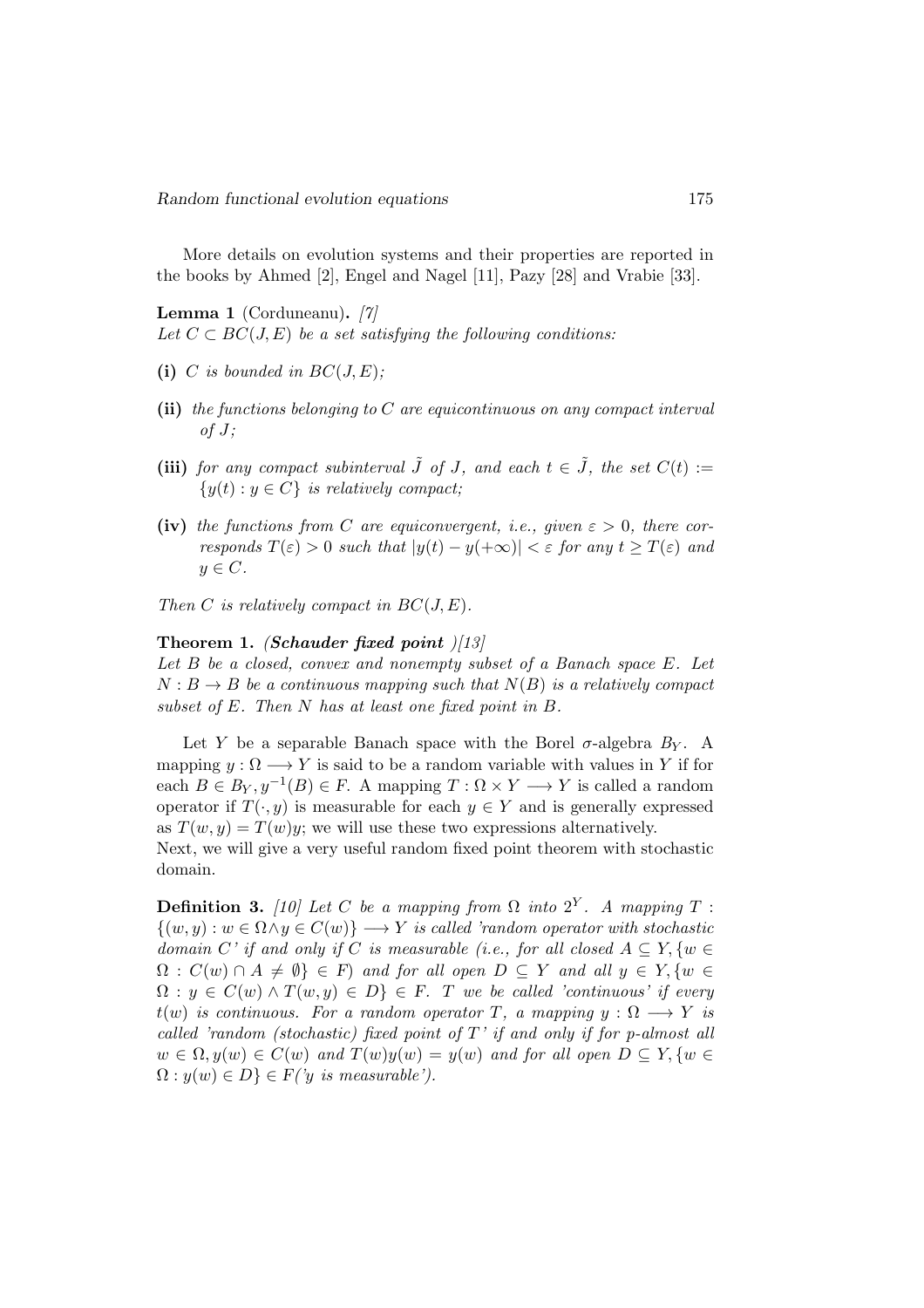**Remark 1.** If  $C(w) \equiv Y$ , then the definition of random operator with stochastic domain coincides with the definition of random operator.

**Lemma 2.** [10] Let  $C: \Omega \longrightarrow 2^Y$  be measurable with  $C(w)$  closed, convex and solid (i.e., int  $C(w) \neq \emptyset$ ) for all  $w \in \Omega$ . We assume that there exists measurable  $y_0 : \Omega \longrightarrow Y$  with  $y_0 \in \text{int } C(w)$  for all  $w \in \Omega$ . Let T be a continuous random operator with stochastic domain C such that for every  $w \in \Omega, \{y \in C(w) : T(w)y = y\} \neq \emptyset$ . Then T has a stochastic fixed point.

Let y be a mapping of  $J \times \Omega$  into X. y is said to be a stochastic process if for each  $t \in J$ ,  $y(t, \cdot)$  is measurable.

# 3 Existence of mild solutions

Now we give our main existence result for problem (1)-(2). Before starting and proving this result, we give the definition of the mild random solution.

**Definition 4.** A stochastic process  $y : J \times \Omega \to E$  is said to be random mild solution of problem (1)-(2) if  $y(t, w) = \phi(t, w)$ ,  $t \in (-\infty, 0]$  and the restriction of  $y(\cdot, w)$  to the interval J is continuous and satisfies the following integral equation:

$$
y(t, w) = U(t, 0)\phi(0, w) + \int_0^t U(t, s)f(s, y_{\rho(s, y_s)}(\cdot, w), w)ds, \ t \in J. \tag{3}
$$

Set

$$
\mathcal{R}(\rho^-) = \{ \rho(s, \varphi) : (s, \varphi) \in J \times \mathcal{B}, \rho(s, \varphi) \leq 0 \}.
$$

We always assume that  $\rho: J \times B \to (-\infty, \infty)$  is continuous. Additionally, we introduce following hypothesis:

 $(H_{\phi})$  The function  $t \to \phi_t$  is continuous from  $\mathcal{R}(\rho^-)$  into  $\mathcal{B}$  and there exists a continuous and bounded function  $L^{\phi} : \mathcal{R}(\rho^-) \to (0, \infty)$  such that

$$
\|\phi_t\|_{\mathcal{B}} \le L^{\phi}(t) \|\phi\|_{\mathcal{B}} \quad \text{for every } t \in \mathcal{R}(\rho^-).
$$

**Remark 2.** The condition  $(H_{\phi})$ , is frequently verified by functions continuous and bounded. For more details, see for instance [21].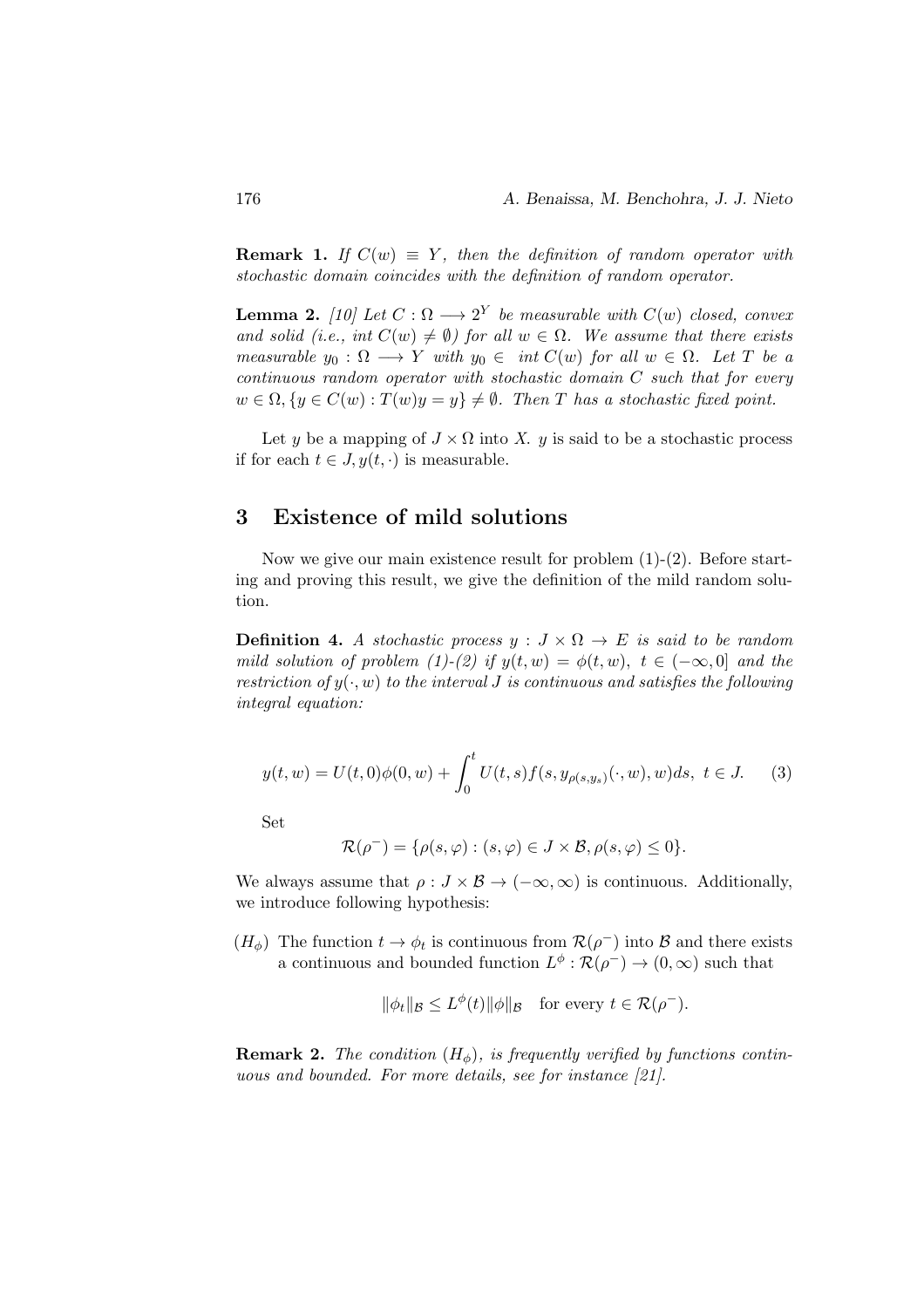Random functional evolution equations 177

**Lemma 3.** ([18], Lemma 2.4) If  $y : (-\infty, T] \rightarrow E$  is a function such that  $y_0 = \phi$ , then

$$
||y_s||_{\mathcal{B}} \le (M_T + L^{\phi}) ||\phi||_{\mathcal{B}} + K_T \sup\{|y(\theta)|; \theta \in [0, \max\{0, s\}]\}, \ s \in \mathcal{R}(\rho^-) \cup J,
$$
  
where  $L^{\phi} = \sup_{t \in \mathcal{R}(\rho^-)} L^{\phi}(t)$ .

We will need to introduce the following hypothesis which are be assumed there after:

 $(H_1)$  There exists a constant  $M \geq 1$  and  $\alpha > 0$  such that

$$
||U(t,s)||_{B(E)} \le Me^{-\alpha(t-s)} \quad \text{for every } (s,t) \in \Delta.
$$

- $(H_2)$  The function  $f : J \times \mathcal{B} \times \Omega \to E$  is Carathéodory.
- $(H_3)$  There exist functions  $\psi : J \times \Omega \to [0, \infty)$  and  $p : J \times \Omega \to [0, \infty)$  such that for each  $w \in \Omega$ ,  $\psi(\cdot, w)$  is a continuous nondecreasing function and  $p(\cdot, w)$  integrable with:

 $|f(t, u, w)| \leq p(t, w) \psi(||u||_B, w)$  for a.e.  $t \in J$  and each  $u \in \mathcal{B}$ ,

 $(H_4)$  For each  $(t, s) \in \Delta$  we have

$$
\lim_{t \to +\infty} \int_0^t e^{-\alpha(t-s)} p(s, w) ds = 0.
$$

 $(H_5)$  There exists a random function  $R : \Omega \longrightarrow (0, \infty)$  such that:

$$
M||\phi||_{\mathcal{B}} + M \psi \left( (M + L^{\phi}) ||\phi||_{\mathcal{B}} + KR(w), w \right) ||p||_{L^{1}} \le R(w),
$$

 $(H_6)$  For each  $w \in \Omega, \phi(\cdot, w)$  is continuous and for each  $t, \phi(t, \cdot)$  is measurable.

**Theorem 2.** Suppose that hypotheses  $(H_{\phi})$  and  $(H_1) - (H_6)$  are valid, then the random with delay problem  $(1)-(2)$  has at least one mild random solution on  $(-\infty, \infty)$ .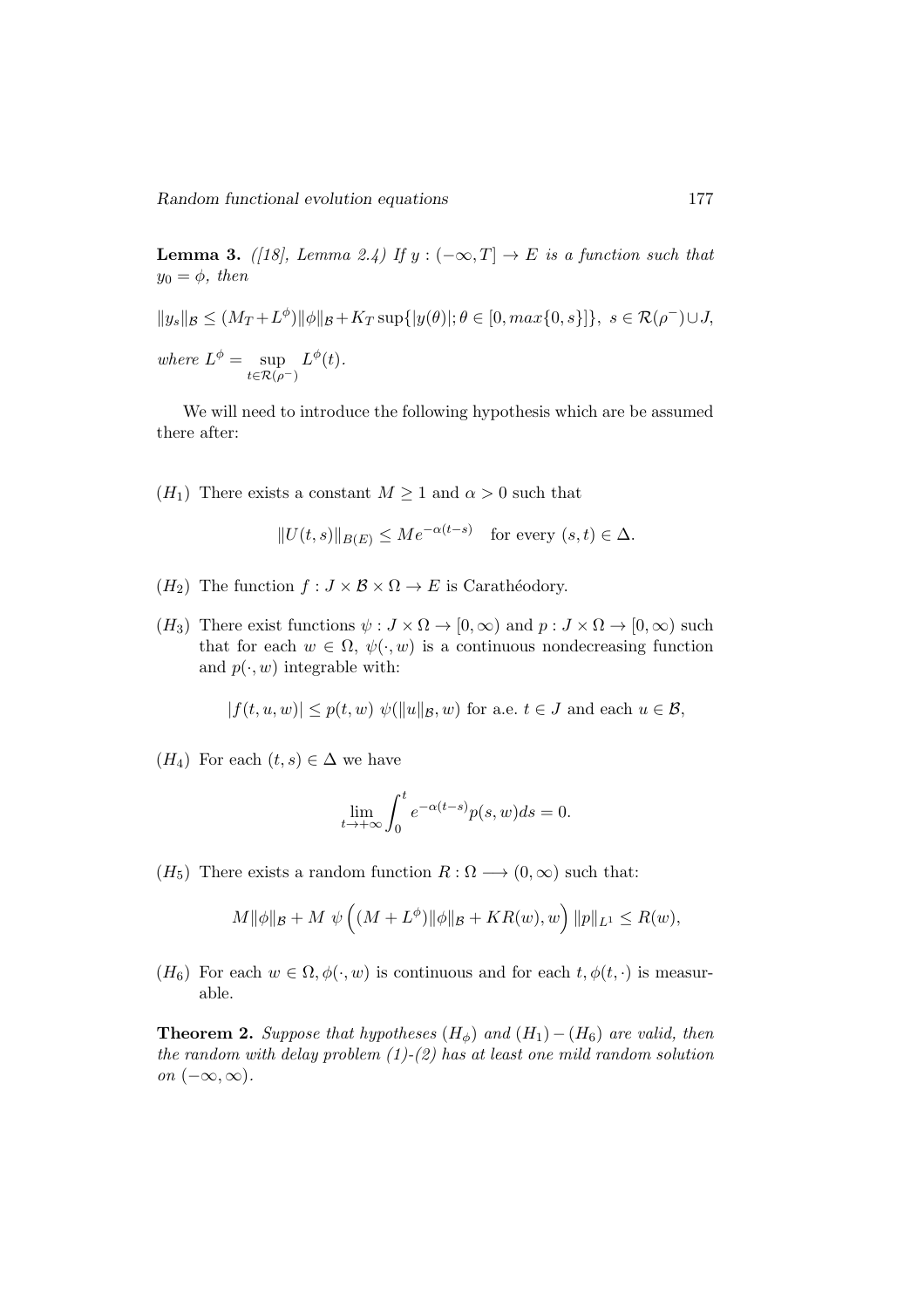**Proof.** Let  $Y$  be the space defined by

 $Y = \{y : (-\infty, +\infty) \to E \text{ such that } y|_J \in BC(J, E) \text{ and } y_0 \in \mathcal{B}\},\$ 

we denote by  $y|_J$  the restriction of y to J, endowed with the uniform convergence topology and  $N : \Omega \times Y \to Y$  be the random operator defined by:

$$
(N(w)y)(t) = \begin{cases} \phi(t, w), & \text{if } t \in (-\infty, 0] \\ U(t, 0)\phi(0, w) + \int_0^t U(t, s) \\ f(s, y_{\rho(s, y_s)}(\cdot, w), w)ds, & \text{if } t \in J. \end{cases}
$$
(4)

Then we show that the mapping defined by (4) is a random operator. To do this, we need to prove that for any  $y \in Y$ ,  $N(\cdot)(y) : \Omega \longrightarrow Y$  is a random variable. Then we prove that  $N(\cdot)(y): \Omega \longrightarrow Y$  is measurable as a mapping  $f(t, y, \cdot), t \in J, y \in Y$  is measurable by assumption  $(H_2)$  and  $(H_6)$ .

Let  $D: \Omega \longrightarrow 2^Y$  be defined by:

$$
D(w) = \{ y \in Y : ||y|| \le R(w) \}.
$$

 $D(w)$  is bounded, closed, convex and solid for all  $w \in \Omega$ . Then D is measurable by lemma 17 in [16].

Let  $w \in \Omega$  be fixed, If  $y \in D(w)$ , from Lemma 3 follows that

$$
||y_{\rho(t,y_t)}||_{\mathcal{B}} \le (M + L^{\phi}) ||\phi||_{\mathcal{B}} + KR(w),
$$

and for each  $y \in D(w)$ , by (H3) and (H5), we have for each  $t \in J$ 

$$
\begin{aligned} |(N(w)y)(t)| &\leq M \|U(t,0)\|_{B(E)} \|\phi\|_{\mathcal{B}} + M \int_0^t \|U(t,s)\|_{B(E)} |f(s,y_{\rho(s,y_s)},w)| \, ds \\ &\leq M e^{-\alpha t} \|\phi\|_{\mathcal{B}} + M \int_0^t e^{-\alpha(t-s)} p(s,w) \, \psi\left(\|y_{\rho(s,y_s)}\|_{\mathcal{B}},w\right) \, ds \\ &\leq M \|\phi\|_{\mathcal{B}} + M \int_0^t p(s,w) \, \psi\left((M_\infty + L^\phi)\|\phi\|_{\mathcal{B}} + K_\infty R(w),w\right) \, ds \\ &\leq M \|\phi\|_{\mathcal{B}} + M \, \psi\left((M_\infty + L^\phi)\|\phi\|_{\mathcal{B}} + K_\infty R(w),w\right) \|p\|_{L^1} \\ &\leq R(w). \end{aligned}
$$

This implies that  $N$  is a random operator with stochastic domain  $D$  and  $N(w): D(w) \longrightarrow D(w)$  for each  $w \in \Omega$ .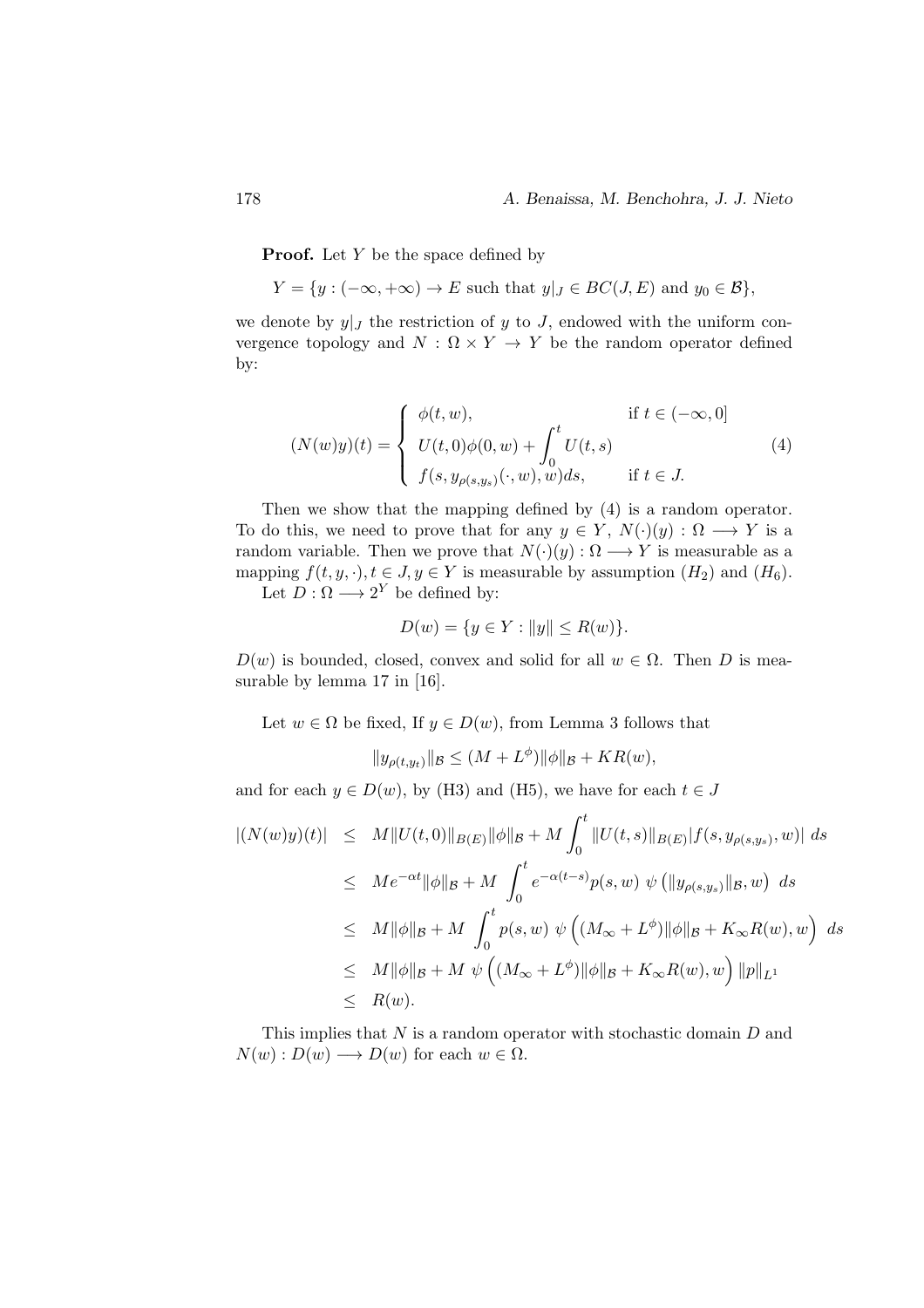Random functional evolution equations 179

#### Step 1: N is continuous.

Let  $y^n$  be a sequence such that  $y^n \longrightarrow y$  in Y. Then

$$
|(N(w)y^{n})(t) - (N(w)y)(t)| \leq \int_{0}^{t} ||U(t,s)||_{B(E)} |f(s, y^{n}_{\rho(s,y^{n}_{s})}, w) - f(s, y_{\rho(s,y_{s})}, w)| ds
$$
  

$$
\leq M \int_{0}^{t} e^{-\alpha(t-s)} |f(s, y^{n}_{\rho(s,y^{n}_{s})}, w) - f(s, y_{\rho(s,y_{s})}, w)| ds.
$$

Since  $f(s, \cdot, w)$  is continuous, we have by the Lebesgue dominated convergence theorem

$$
|(N(w)y^{n})(t) - (N(w)y)(t)| \rightarrow 0 \text{ as } n \rightarrow +\infty.
$$

Thus  $N$  is continuous.

**Step 2:** We prove that for every  $w \in \Omega$ ,  $\{y \in D(w) : N(w)y = y\} \neq \emptyset$ . For prove this we apply Schauder's theorem.  $N(D(w))$  is relatively compact. To prove the compactness, we will use Corduneanu's lemma.

(a) Firstly, it is clear that the assumption  $(i)$  is holds. Then we will show that  $N(D(w))$  is equicontinuous set for each closed bounded interval [0, T] in J. Let  $\tau_1, \tau_2 \in [0, T]$  with  $\tau_2 > \tau_1$ ,  $D(w)$  be a bounded set, and  $y \in D(w)$ . Then

$$
\begin{aligned}\n&| (N(w)y)(\tau_2) - (N(w)y)(\tau_1)| \\
&\leq \|U(\tau_2, 0) - U(\tau_1, 0)\|_{B(E)} \|\phi\|_{\mathcal{B}} \\
&+ \left| \int_0^{\tau_1} [U(\tau_2, s) - U(\tau_1, s)] f(s, y_{\rho(s, y_s)}, w) ds \right| \\
&+ \left| \int_{\tau_1}^{\tau_2} U(\tau_2, s) f(s, y_{\rho(s, y_s)}, w) \right| ds \\
&\leq \|U(\tau_2, 0) - U(\tau_1, 0)\|_{B(E)} \|\phi\|_{\mathcal{B}} \\
&+ \left| \int_0^{\tau_1} |U(\tau_2, s) - U(\tau_1, s)| |f(s, y_{\rho(s, y_s)}, w)| ds \right| \\
&+ \left| \int_{\tau_1}^{\tau_2} |U(\tau_2, s) f(s, y_{\rho(s, y_s)}, w)| ds \right|\n\end{aligned}
$$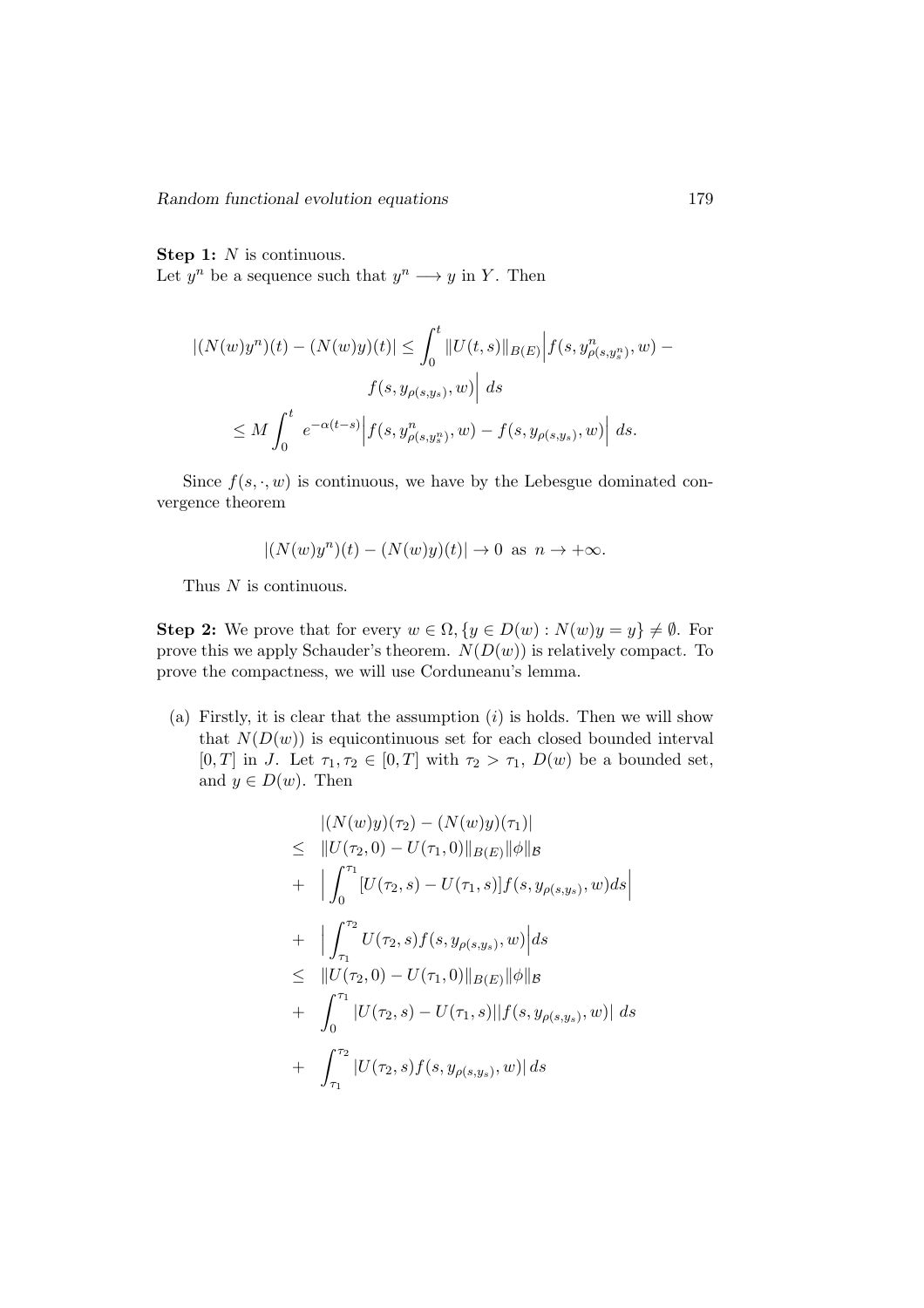$$
\leq |U(\tau_2, 0) - U(\tau_1, 0)||\phi||_B + \psi \left( (M_{\infty} + L^{\phi}) ||\phi||_B + K_{\infty} R(w), w \right)
$$
  

$$
\int_0^{\tau_1} |U(\tau_2, s) - U(\tau_1, s)| p(s, w) ds
$$
  

$$
+ M\psi \left( (M_{\infty} + L^{\phi}) ||\phi||_B + K_{\infty} R(w), w \right) \int_{\tau_1}^{\tau_2} p(s, w) ds.
$$

The right-hand of the above inequality tends to zero as  $\tau_2 - \tau_1 \to 0$ , thus  $N$  is bounded and equicontinuous.

Next, let  $w \in \Omega$  be fixed (therefore we do not write 'w' in the sequel) but arbitrary.

(b) Now we will prove that  $Z(t, w) = \{(N(w)y)(t) : y \in D(w)\}\)$  is precompact in E. Let  $t \in [0, T]$  be fixed and let  $\epsilon$  be a real number satisfying  $0 < \epsilon < t$ . For  $y \in D(w)$  we define

$$
(N_{\epsilon}(w)y)(t) = U(t,0)\phi(0,w) + U(t,t-\epsilon)\int_0^{t-\epsilon} U(t-\epsilon,s)f(s,y_{\rho(s,y_s)},w) ds.
$$

Since  $U(t, s)$  is a compact operator and the set  $Z_{\epsilon}(t, w) = \{(N_{\epsilon}(w)y)(t) :$  $y \in D(w)$  is the image of bounded set of E then  $Z_{\epsilon}(t, w)$  is precompact in E for every  $\epsilon$ ,  $0 < \epsilon < t$ . Moreover

$$
\begin{aligned} &\left| (N(w)y)(t) - (N_{\epsilon}(w)y)(t) \right| \\ &\leq \int_{t-\epsilon}^{t} \|U(t,s)\|_{B(E)} |f(s, y_{\rho(s,y_s)}, w)| ds \\ &\leq M\psi \left( (M + L^{\phi}) \|\phi\|_{\mathcal{B}} + KR(w), w \right) e^{-\alpha(t-s)} \int_{t-\epsilon}^{t} p(s, w) ds. \end{aligned}
$$

The right-hand side tends to zero as  $\epsilon \to 0$ , then  $N(w)y$  converges uniformly to  $N_{\epsilon}(w)y$  which implies that  $Z(t, w) = \{ (N(w)y)(t) : y \in$  $D(w)$  is precompact in E.

 $(c)$  Finally, it remains to show that N is equiconvergent.

Let  $y \in D(w)$ , then from  $(H_1)$ ,  $(H_3)$  we have

$$
|(N(w)y)(t)|\leq Me^{-\alpha t}\|\phi\|_{\mathcal{B}}+M\ \psi\left((M_{\infty}+L^\phi)\|\phi\|_{\mathcal{B}}+K_\infty R(w),w\right)
$$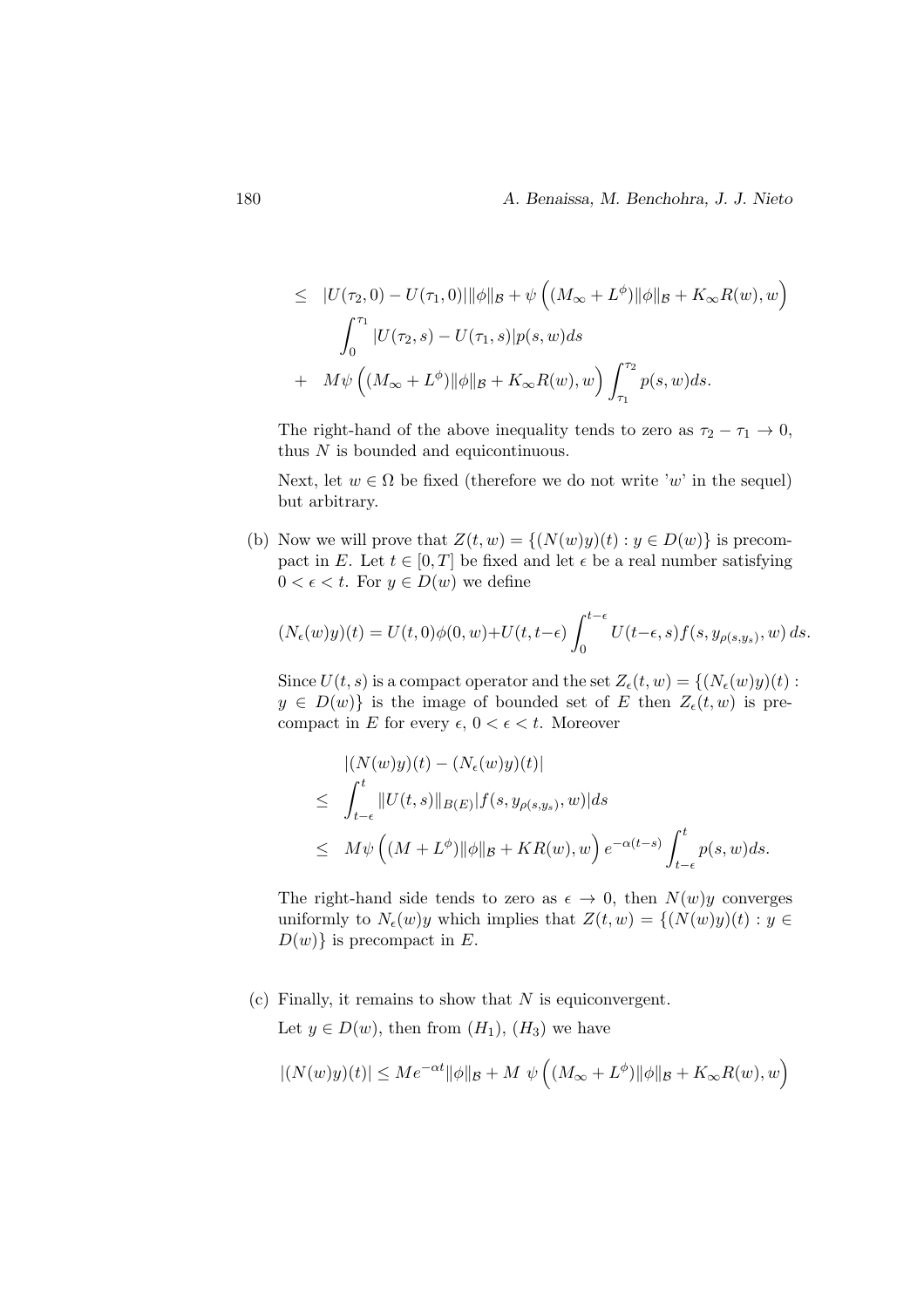$$
\int_0^t e^{-\alpha(t-s)} p(s, w) \ ds,
$$

it follows immediately by  $(H_4)$  that  $|(N(w)y)(t)| \rightarrow 0$  as  $t \rightarrow +\infty$ . Then

$$
\lim_{t \to +\infty} |(N(w)y)(t) - (N(w)y)(+\infty)| = 0,
$$

which implies that  $N$  is equiconvergent.

A consequence of Steps 1-2 and (a), (b), (c), we can conclude that  $N(w)$ :  $D(w) \rightarrow D(w)$  is continuous and compact. From Schauder's theorem, we deduce that  $N(w)$  has a fixed point  $y(w)$  in  $D(w)$ . Since  $\bigcap_{w\in\Omega}D(w)\neq\emptyset$ , and the hypothesis that a measurable selector of  $intD$  exists holds, Lemma 2 implies that the random operator N has a stochastic fixed point  $y^*(w)$ , which is a mild solution of the random problem  $(1)-(2)$ .

### 4 An example

Consider the following functional partial differential equation:

$$
\frac{\partial}{\partial t}z(t, x, w) = a(t, x)\frac{\partial^2}{\partial x^2}z(t, x, w) + C_0(w)b(t)\int_{-\infty}^0 F(z(t + \sigma(t, z(t + s, x, w)), x, w))ds, x \in [0, \pi], t \ge 0, w \in \Omega
$$
\n(5)

$$
z(t,0,w) = z(t,\pi,w) = 0, \ t \ge 0, w \in \Omega \tag{6}
$$

$$
z(s, x, w) = z_0(s, x, w), \ s \in (-\infty, 0], \ x \in [0, \pi], w \in \Omega,
$$
 (7)

where  $a(t, \xi)$  is a continuous function which is uniformly Hölder continuous in t,  $C_0$  is a real-valued random variable,  $b \in L^1(J; (0, +\infty)), F : \mathbb{R} \to \mathbb{R}$ is continuous,  $z_0 : (-\infty, 0] \times [0, \pi] \times \Omega \to \mathbb{R}$  and  $\sigma : J \times \mathbb{R} \to \mathbb{R}$  are given functions.

Suppose that  $E = L^2[0, \pi]$ ,  $(\Omega, F, P)$  is a complete probability space. Take and define  $A(t) : D(A(t)) \subset E \to E$  by  $A(t)v(\cdot) = a(t, \cdot)v''(\cdot)$  with domain

 $D(A) = \{v \in E, v, v'\text{are absolutely continuous}, v'' \in E, v(0) = v(\pi) = 0\}.$ 

Then  $A(t)$  generates an evolution system  $U(t, s)$  satisfying assumption  $(H<sub>1</sub>)$  (see [12, 22]).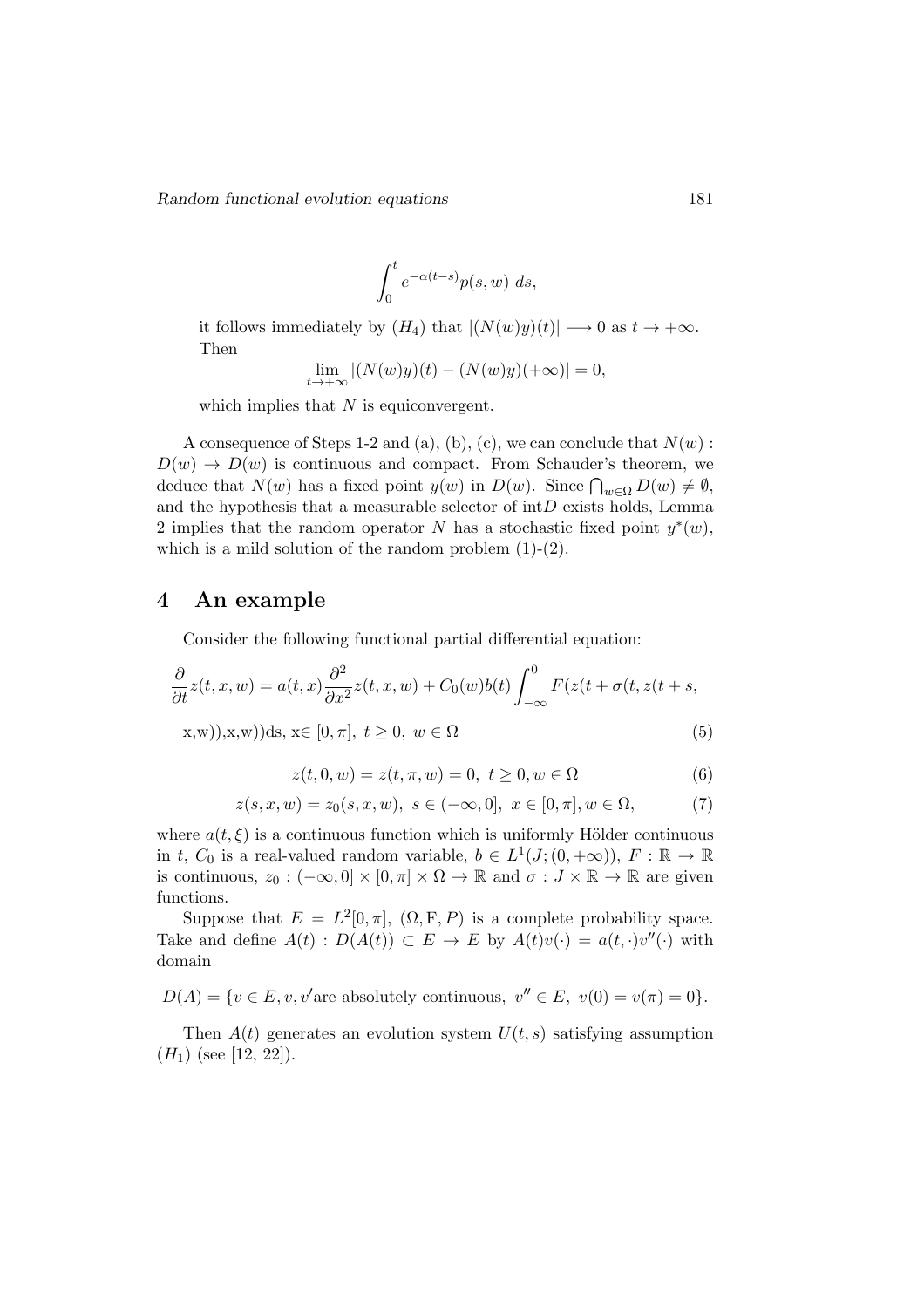Let  $\mathcal{B} = BCU((-\infty, 0]; E)$ : the space of uniformly bounded continuous functions endowed with the following norm:

$$
\|\phi\| = \sup_{s \le 0} |\phi(s)| \qquad \text{for } \phi \in \mathcal{B}
$$
  
For  $\phi \in BCU((-\infty, 0]; E), x \in [0, \pi]$  and  $w \in \Omega$ , Set  

$$
y(t, x, w) = z(t, x, w), t \in [0, T]
$$

$$
\phi(s, x, w) = z_0(s, x, w), s \in (-\infty, 0],
$$

$$
f(t, \phi(x), w) = C_0(w)b(t) \int_{-\infty}^0 F(z(t + \sigma(t, z(t + s, x, w)), x, w))ds,
$$

and

$$
\rho(t,\phi)(x) = \sigma(t,z(t,x,w)).
$$

Let  $\phi \in \mathcal{B}$  be such that  $(H_{\phi})$  holds, and let  $t \to \phi_t$  be continuous on  $\mathcal{R}(\rho^{-})$ .

Then the problem  $(1)-(2)$  in an abstract formulation of the problem  $(5)$ -(7), and conditions  $(H_1) - (H_6)$  are satisfied. Theorem 2 implies that the random problem (5)-(7) has at least one random mild solutions.

Acknowledgement. The authors are grateful to the referee for the helpful remarks.

# References

- [1] S. Abbas and M. Benchohra, Advanced Functional Evolution Equations and Inclusions, Developments in Mathematics, 39, Springer, Cham, 2015.
- [2] N.U. Ahmed, Semigroup Theory with Applications to Systems and Control, Harlow John Wiley & Sons, Inc., New York, 1991.
- [3] A. Benaissa and M. Benchohra, Functional differential equations with state-dependent delay and random effects. Rom. J. Math. Comput. Sci. 5 (2015), 84-94.
- [4] A. Benaissa, M. Benchohra, and J. Graef, Functional differential equations with delay and random effects. Stoch. Anal. Appl. 33 (2015), 1083- 1091.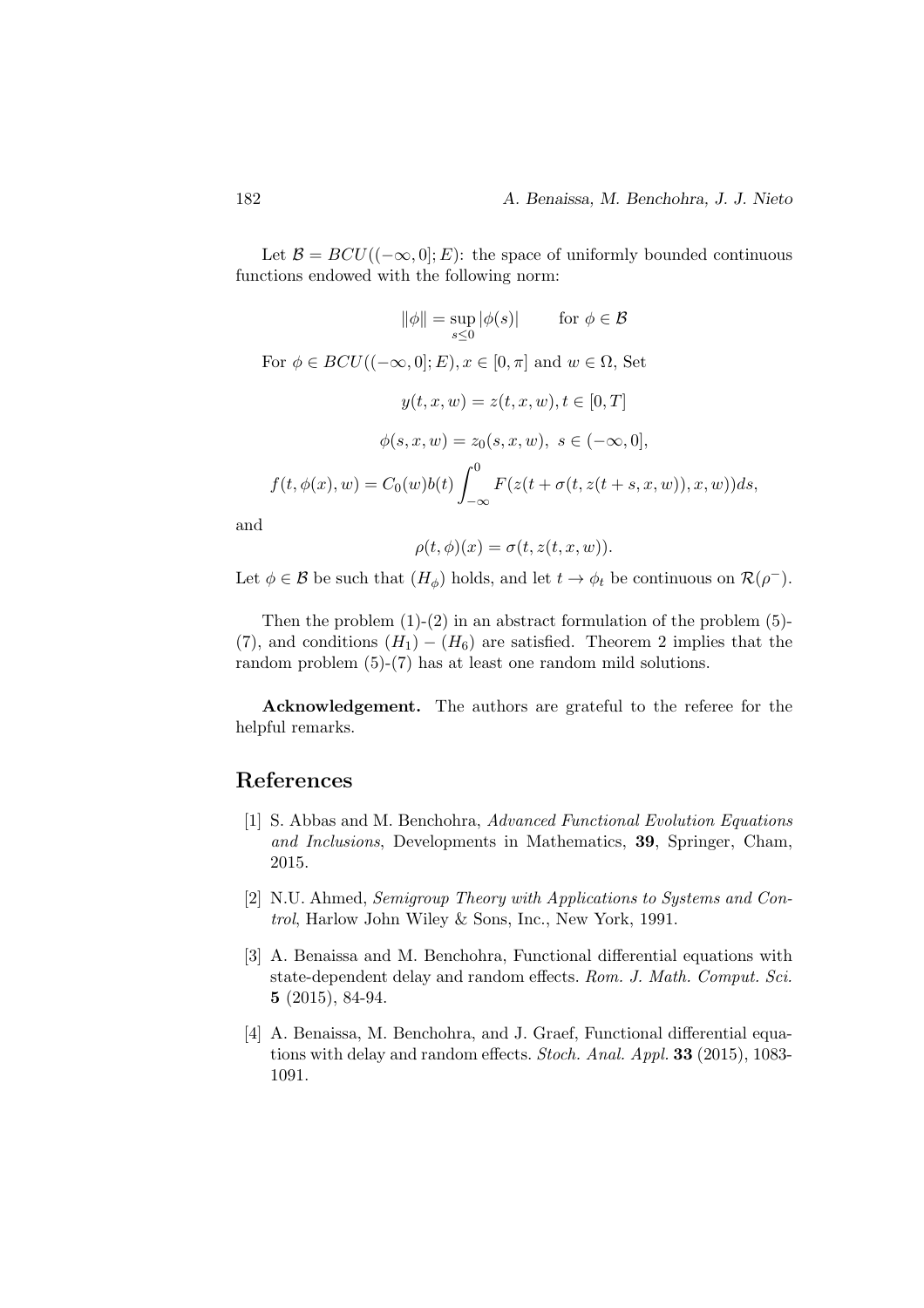- [5] I. Beg, and N. Shahzad, Random fixed points of random multivalued operators on polish spaces, Nonlinear Anal. 20 (1993), 835-847.
- [6] A. T. Bharucha-Reid, Fixed point theorem in probabilistic analysis, Bull. Amer. Math. Soc 82 (1976), 641-645.
- [7] C. Corduneanu, Integral Equations and Stability of Feedback Systems, Acadimic Press, New York, 1973.
- [8] O. Diekmann and K. Korvasov, Linearization of solution operators for state-dependent delay equations: A simple example, Disc. Cont. Dynam. Systems- Series A 36 (2016), 137-149.
- [9] J. P. C. dos Santos, On state-dependent delay partial neutral functional integrodifferential equations, Appl. Math. Comput 100 (2010), 1637- 1644.
- [10] HW. Engl, A general stochastic fixed-point theorem for continuos random operators on stochastic domains. Anal. Appl. 66 (1978), 220-231.
- [11] K.J. Engel and R. Nagel, One-Parameter Semigroups for Linear Evolution Equations, Springer-Verlag, New York, 2000.
- [12] A. Friedman, Partial Differential Equations, Holt, Rinehat and Winston, New York, 1969.
- [13] A. Granas, and J. Dugundji, *Fixed Point Theory*. Springer-Verlag New York, 2003.
- [14] T. Guendouzi and O. Benzatout, Existence of mild solutions for impulsive fractional stochastic differential inclusions with state-dependent delay, Chin. J. Math., Article ID 981714 21 (2014).
- [15] X. He and R. de la Llave, Construction of quasi-periodic solutions of state-dependent delay differential equations by the parameterization method II: Analytic case, J. Differential Equations, 261 (3) (2016), 2068-2108.
- [16] S. Itoh, Random fixed point theorems with an application to random differential equations in Banach space, Anal. Appl 67 (1979), 261-273.
- [17] J. Hale, and J. Kato, Phase space for retarded equations with infinite delay, Funkcial. Ekvac. 21 (1978), 11-41.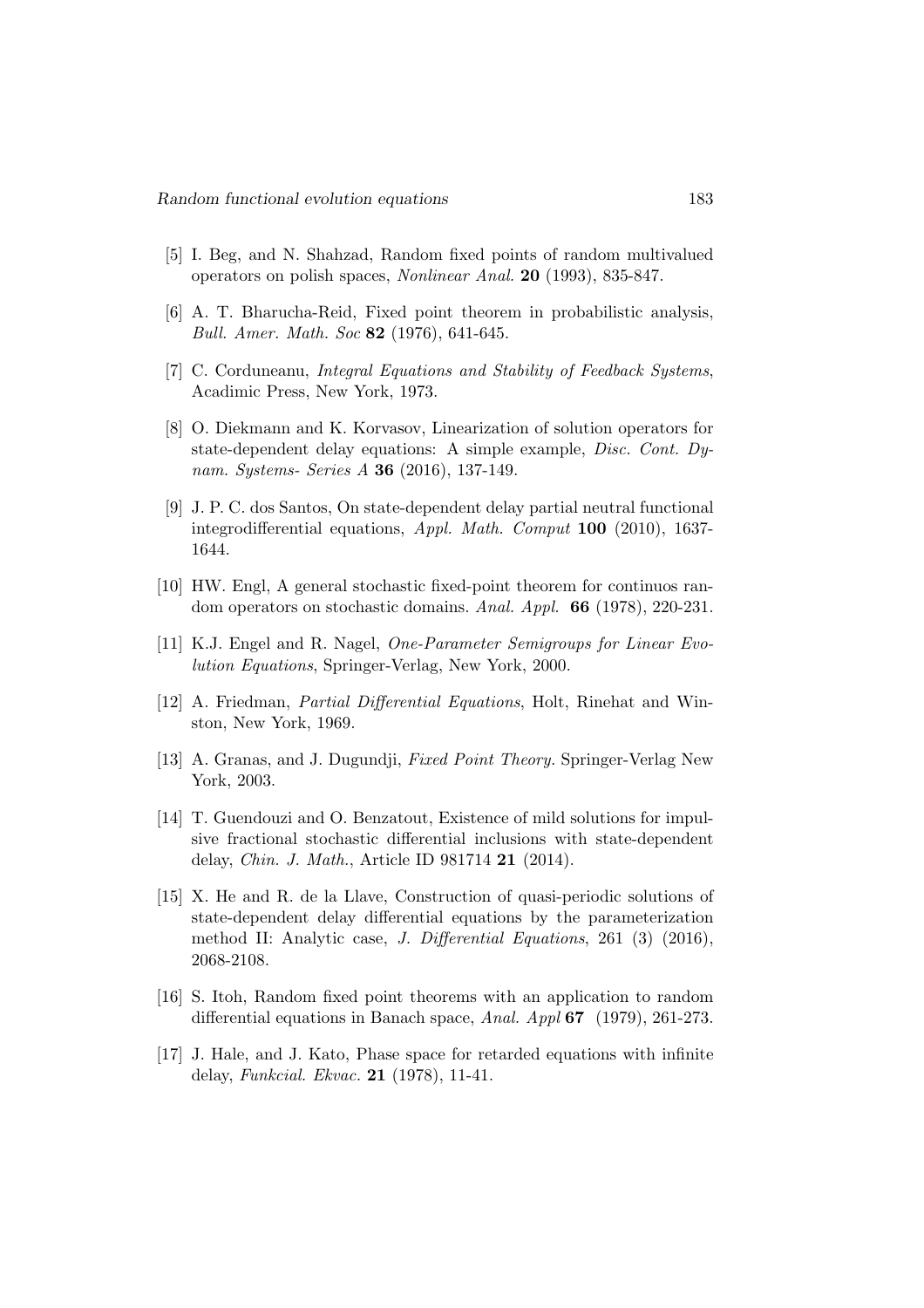- [18] E. Hernández, R. Sakthivel, and A. Tanaka, Existence results for impulsive evolution differential equations with state-dependent delay, Electron. J. Differential Equations 2008 (2008), 1-11.
- [19] E. Hernández M. and M. A. McKibben, On state-dependent delay partial neutral functional-differential equations, Appl. Math. Comput. 186 (2007), 294-301.
- [20] E. Hernández, A. Prokopczyk and L. Ladeira, A note on partial functional differential equations with state-dependent delay, Nonlin. Anal. 7 (2006), 510-519.
- [21] Y. Hino, S. Murakami, and T. Naito, Functional Differential Equations with Unbounded Delay, Springer-Verlag, Berlin, 1991.
- [22] S.G. Krein, Linear Differential Equation in Banach Spaces, Amer. Math. Soc.,Providence, 1971.
- [23] W.-S. Li, Y.-K. Chang, and J.J. Nieto, Solvability of impulsive neutral evolution differential inclusions with state-dependent delay, Math. Comput. Modelling 49(2009), 1920-1927.
- [24] S. Li and Z. Xiang, Stability and (Formula presented.) -Gain Analysis for Positive Switched Systems with Time-Varying Delay Under State-Dependent Switching, Circuits Systems Signal Process. **35** (2016), 1045-1062.
- [25] L.-F. Nie, Z.-D. Teng, J.J. Nieto, and I. H. Jung, State impulsive control strategies for a two-languages competitive model with bilingualism and interlinguistic similarity, *Phys. A : Statistical Mechanics Appl.* 430 (2015), 136-147.
- [26] N. S. Papageorgiou, Random fixed point theorems for measurable multifunctions in Banach spaces, Proc. Amer. Math. Soc. 97 (1986), 507-514.
- [27] N. S. Papageorgiou, Random fixed points and random differential inclusions, Internat. J. Math. Math. Sci 11 (1988), 551-560.
- [28] A. Pazy, Semigroups of Linear Operators and Applications to Partial Differential Equations, Springer-Verlag, New York, 1983.
- [29] R. Sakthivel and Y. Ren, Approximate controllability of fractional differential equations with state-dependent delay. Results Math. 63(2013), 949–963.